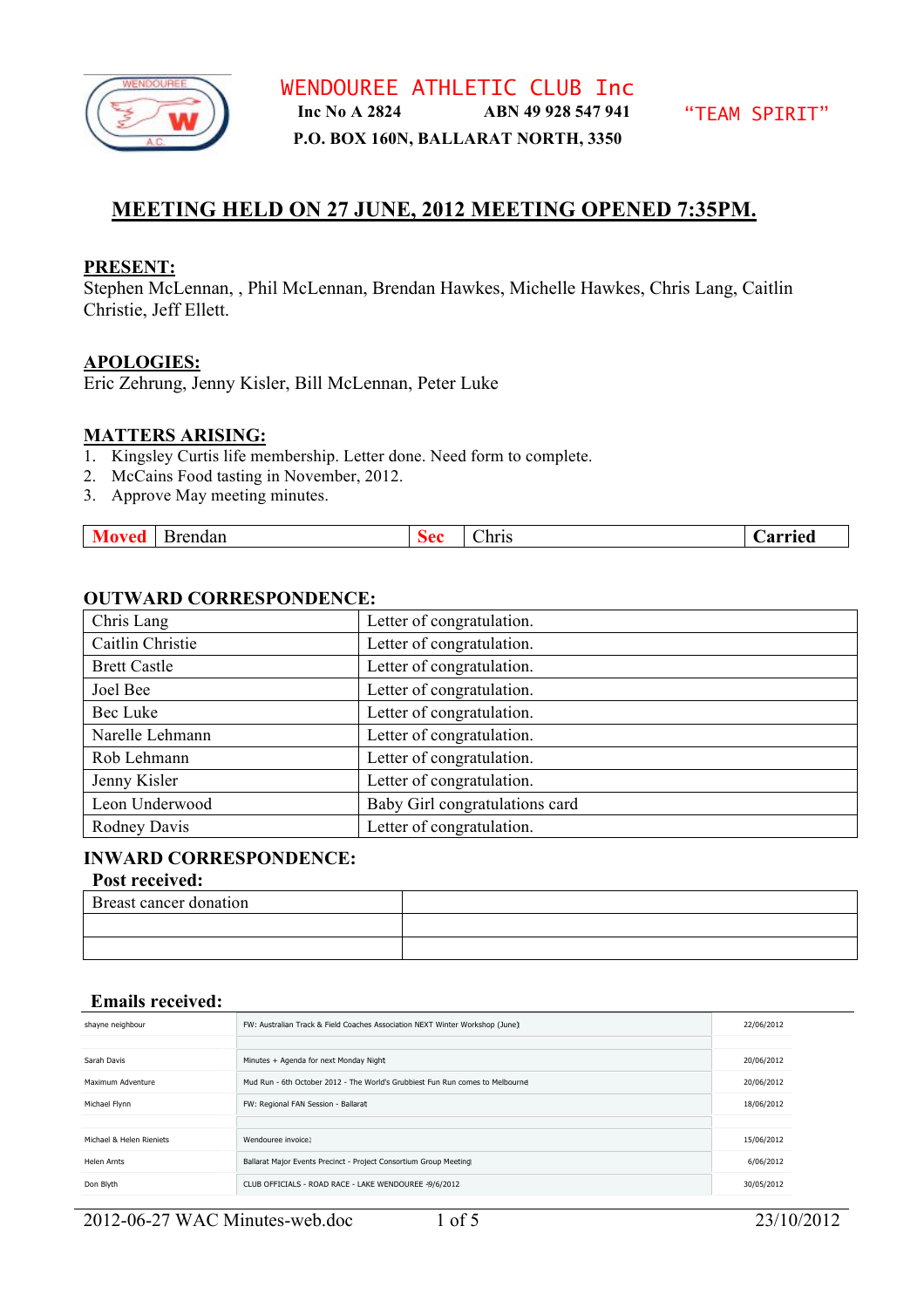## **ACCOUNTS FOR PAYMENT:**

Refer to report

| Brendan | . | .<br>$0.1 + 1.1$<br>-21 L F<br>_______ | arrıed<br>. |
|---------|---|----------------------------------------|-------------|
|         |   |                                        |             |

# **TREASURER'S REPORT:**

Refer to report

| <b>Moved</b><br><b>Brendan</b> |  | Phi | .)arried |
|--------------------------------|--|-----|----------|
|--------------------------------|--|-----|----------|

#### **REPORTS:**

#### **FINANCIAL REPORT**: (Stephen McLennan)

**1.** We need reinvest the current Banksia term deposit- 9month is the best interest rate at 5.25% - Brendan to re invest this at that rate.

## **SOCIAL REPORT:** (Michelle Hawkes)

- **1.** We had afternoon tea at the red lion on the  $16<sup>th</sup>$  June, turn up was disappointing but for those of us that went it was nice to sit and have a chat.
- **2.** Cross country breakup/ regional centre breakup need to look at dates need to investigate.
- **3.** Harriers are having a wine and cheese night, invitations being sent out. August  $25<sup>th</sup>$ ?

#### **FUNDRAISING REPORT:** (Steve McLennan.)

- 1. McCains Food tasting in November, 2012.
- 2. Purchased more chocolate frogs and distributing
- 3. BRAC lap of Lake Wendouree to run the BBQ. August 4th
- 4. Brackenbury classic in October club involved in the organisation and will receive some of the entry fee.

#### **WOADY YALOAK REPORT:** (By Peter Luke.)

**1.** Okay for Haddon run on the 21<sup>st</sup> July, will get flyers out.

#### **BRAC REPORT:** (Stephen McLennan)

- **1. Coaching Course in August- Regional Centre will pay half and then rest to be paid by club or individual-\$220- need 10 to do but over 21 will reduce fee.**
- **2. Letter drop to the neighbours in hope to stop people from cutting holes in the fences etc. Those caught will be charged by trespassing.**
- **3. Age groups for BRAC will be as per Athletics Victoria rules.**
- **4. Photo finish to be updated at a cost of \$44,792.**
- **5. City of Ballarat funding issue may not see the track be resurfaced.**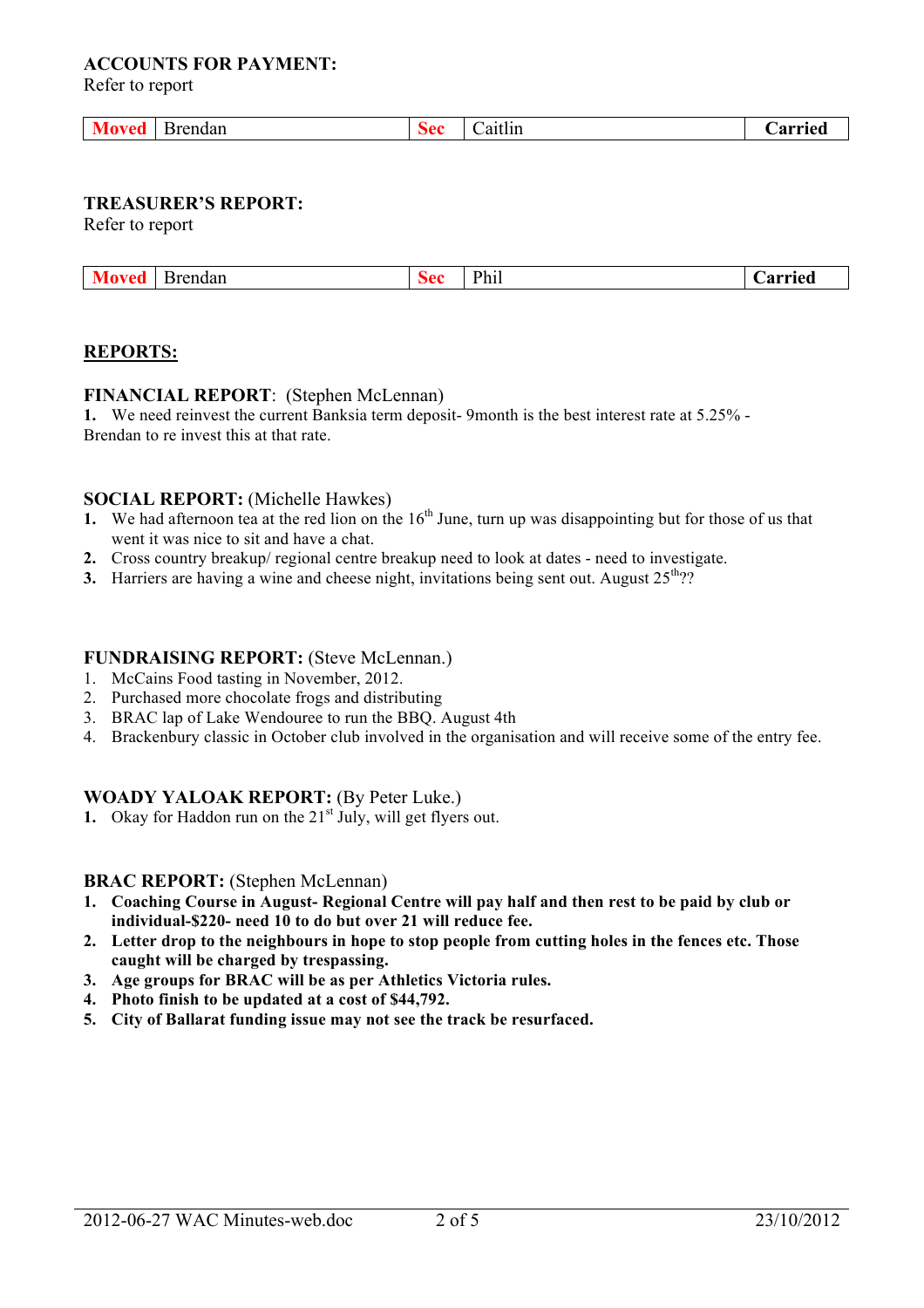## **TRACK REPORT (incl. ATHLETICS VICTORIA)**: (By Chris Lang)

Track Forum held on  $24^{th}$  June – issues to come out of this as follows:

| PEDGRAM TO IDNG/TIMING                                                                                                                                                                    | $Ker$ FCCUS/FEATURE EVENTS (AV)                                                                                                                                                                                                                                                                                                           |
|-------------------------------------------------------------------------------------------------------------------------------------------------------------------------------------------|-------------------------------------------------------------------------------------------------------------------------------------------------------------------------------------------------------------------------------------------------------------------------------------------------------------------------------------------|
| PARTICIPATION / SLITE ATHLETES                                                                                                                                                            | BRING A FRIEND - INCONTIVE                                                                                                                                                                                                                                                                                                                |
| SPIRIT<br>2057                                                                                                                                                                            | - JUNIORS ENCOURAGEMENT INVITATION-UNREST<br>ALT EXIMPTIVE/DIFFERENT BISTANCES/FORMATS                                                                                                                                                                                                                                                    |
| $\frac{1}{2}$ <i>ecorde /variety</i>                                                                                                                                                      | inconsion of gunlers in Bank program byen, women with it<br>SANIOL-10NI - STUDENT PROFESSIONAL OUVEROPMENT.<br>- COMMUNITY PLACEMENTS                                                                                                                                                                                                     |
| COMPETITION                                                                                                                                                                               | GRADOD + HOAD TO HOAD COMPETITION                                                                                                                                                                                                                                                                                                         |
| CORCHING SUPPORT                                                                                                                                                                          | AGE GRADED                                                                                                                                                                                                                                                                                                                                |
| Officials                                                                                                                                                                                 | BRAT V'GERENG U' BONDICO                                                                                                                                                                                                                                                                                                                  |
| TRANSITION JUR SENR                                                                                                                                                                       | Teitro<br>$p q q q q r q s$ $1 + 2$ $A \cdot B \cdot C$ .                                                                                                                                                                                                                                                                                 |
| PROFESSIONAL RUNNERS                                                                                                                                                                      | COACHING - SUIS CARLO - PATHWAYS/MENTORING                                                                                                                                                                                                                                                                                                |
| WORK / STUCK COMMITMENTS                                                                                                                                                                  | $-$ SCHEELS                                                                                                                                                                                                                                                                                                                               |
| MEDIA EXPOSURE                                                                                                                                                                            | FOR SERVICE<br>- INVITATION TO BAS. STUDENTS                                                                                                                                                                                                                                                                                              |
| INGACING FAMILIES                                                                                                                                                                         | E BOVORTISING<br>E ELECTRENIC METAT - YOUTUBE / VIOED                                                                                                                                                                                                                                                                                     |
|                                                                                                                                                                                           |                                                                                                                                                                                                                                                                                                                                           |
|                                                                                                                                                                                           | POR FORMANCE POINTS                                                                                                                                                                                                                                                                                                                       |
|                                                                                                                                                                                           |                                                                                                                                                                                                                                                                                                                                           |
| $\frac{\mu \nu \tau' \mu \mu \nu \alpha \beta}{H \hat{\nu} \rho \nu \kappa - \mu \nu \mu \alpha \mu}$<br>are containing a<br>VIC ALEGANS<br>SHIPS CONNE<br>2 HOYOK<br>$\mathcal{H}$<br>77 | <b>CONTRACTION</b><br>$\frac{1}{2}$ $\frac{1}{2}$ $\frac{1}{2}$ $\frac{1}{2}$ $\frac{1}{2}$ $\frac{1}{2}$ $\frac{1}{2}$ $\frac{1}{2}$ $\frac{1}{2}$ $\frac{1}{2}$ $\frac{1}{2}$ $\frac{1}{2}$ $\frac{1}{2}$ $\frac{1}{2}$ $\frac{1}{2}$ $\frac{1}{2}$ $\frac{1}{2}$ $\frac{1}{2}$ $\frac{1}{2}$ $\frac{1}{2}$ $\frac{1}{2}$ $\frac{1}{2}$ |
| $\frac{264}{32}$ Vic<br>Z,<br>ï,<br>$\tilde{z}$<br>$\tilde{\varphi}$<br>深鲜<br>$\frac{1}{2}$                                                                                               |                                                                                                                                                                                                                                                                                                                                           |
| Š.<br>莈<br>$\mathcal{H}$<br>ĝ.<br>್ಲಿ ಕ<br>冨<br>$\sigma$<br>項<br>ਹ                                                                                                                        |                                                                                                                                                                                                                                                                                                                                           |
| $\frac{1}{2}$<br>$\omega_{\nu}$<br>e»<br>毒虎                                                                                                                                               |                                                                                                                                                                                                                                                                                                                                           |

#### **JUNIOR REPORT:** (By Brendan Hawkes.)

1. Juniors are going very well, excellent numbers. We have a fantastic group of runners and have at least 30 runners each week. Under 14 regional centre team have had excellent results in the AV events.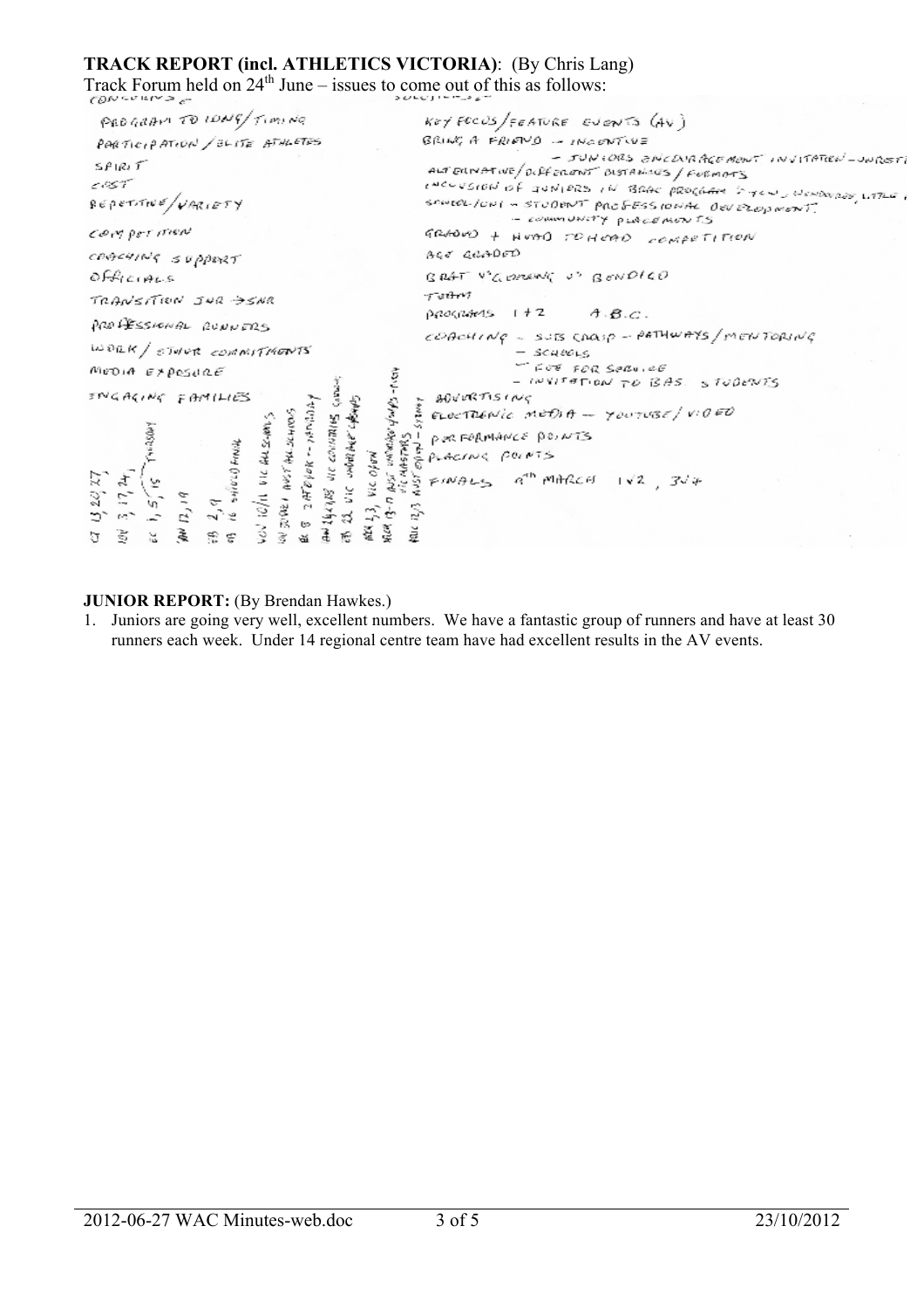# **CROSS COUNTRY REPORT:** (By Jeff Ellett.)

- 1. Improving numbers, new faces and some parents having a run. Good numbers going to Melbourne to compete at AV with Ballarat Regional Centre Team.
- 2. Buninyong King & Queen- Will Ellett and Angela Williams Regent- Sam Williams
- 3. A.V 15km Good numbers for Ballarat Team
- 4. McLennan- 1<sup>st</sup>-Luke Pryor Handicap and first across line

#### **8000m Championship Medallion Results**

| <b>OPEN</b>             | <b>MALE</b>                                                   |
|-------------------------|---------------------------------------------------------------|
| 1                       | <b>Luke Pryor</b>                                             |
| $\mathbf{2}$            | Leon Underwood                                                |
| 3                       | <b>Nick Venville</b>                                          |
| <b>VET</b>              | <b>40+ MALE</b>                                               |
| 1                       | <b>Neville Down</b>                                           |
| $\mathbf{2}$            | <b>Phillip McLennan</b>                                       |
| 3                       | Stephen McLennan                                              |
| <b>VET</b>              | <b>50+ MALE</b>                                               |
| 1                       | <b>Graeme Cartledge</b>                                       |
| $\overline{\mathbf{2}}$ | Lee Govan                                                     |
| U/20                    | <b>MALE</b>                                                   |
| 1                       | <b>Nick Venville</b>                                          |
| $\overline{2}$          | <b>William Ellett</b>                                         |
| 3                       | <b>Heath McLennan</b><br>4000m Championship Medallion Results |
|                         |                                                               |
| U/16                    | <b>MALE</b>                                                   |
| 1                       | <b>Nick Milton</b>                                            |
| $\overline{2}$          | <b>Ben McInnes</b>                                            |
|                         |                                                               |
| U/14                    | <b>MALE</b>                                                   |
| 1                       | <b>Sam Williams</b>                                           |
| $\mathbf{2}$            | <b>Nick Fidler</b>                                            |
| 3                       | <b>Josh Hawkes</b>                                            |

5. Eureka Challenge- Had good numbers to this –

6. AV Brimbank Park numbers okay- good results in the lower grades- Good to see Ash Watson Back. Junior teams did very well.

| --<br>.<br>hris<br>D<br>$\sim$ $\sim$ $\sim$ $\sim$ $\sim$ | arriec<br>$\sim$<br><br>iai |
|------------------------------------------------------------|-----------------------------|
|------------------------------------------------------------|-----------------------------|